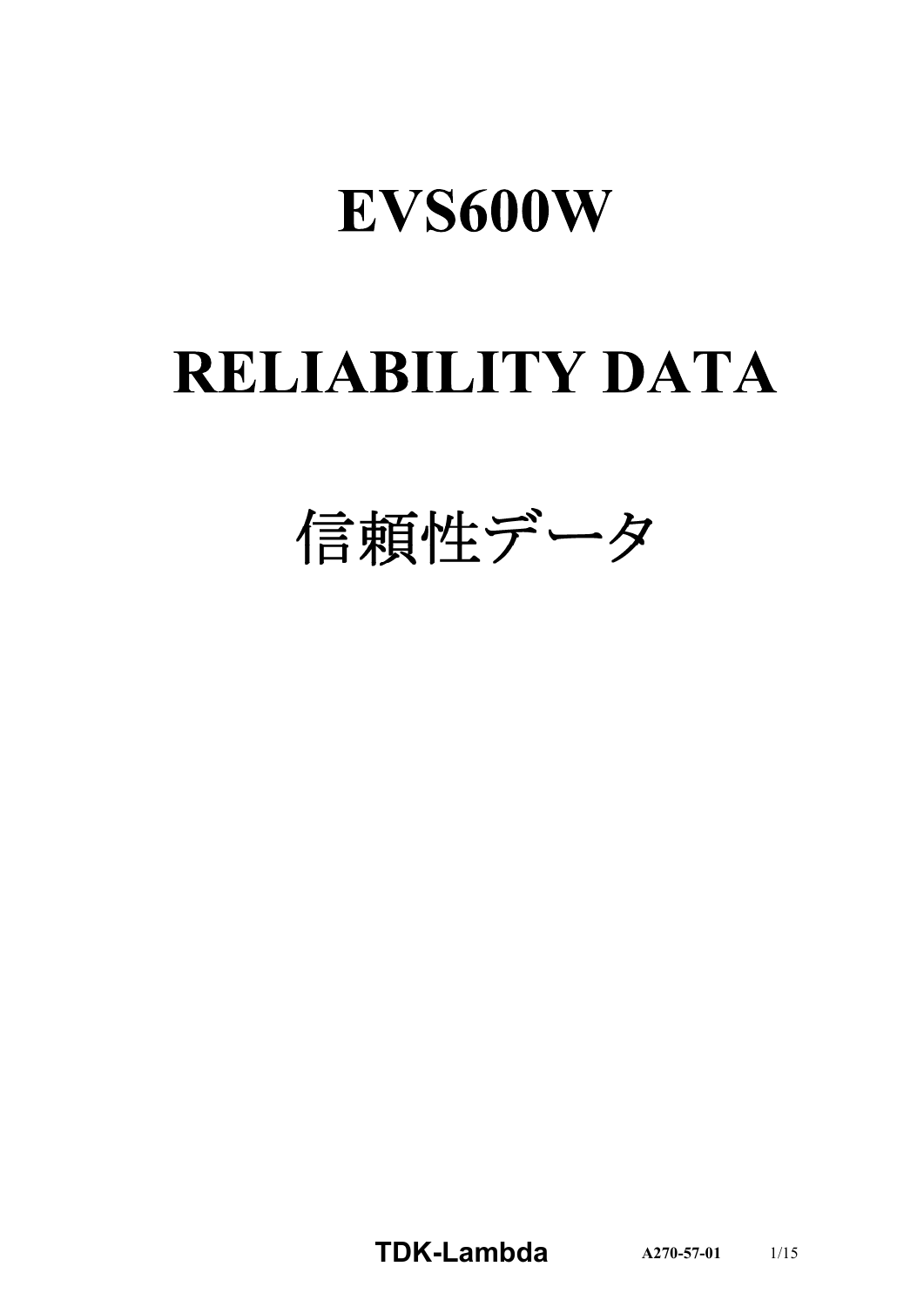# **INDEX**

| ۰, |
|----|

| 2. 部品ディレーティング Components Derating …………………………………………… 4~6                          |
|----------------------------------------------------------------------------------|
| 3. 主要部品温度上昇值 Main Components Temperature Rise △T List ························ 7 |
| 4. 電解コンデンサ推定寿命計算値 Electrolytic Capacitor Lifetime …………………………… 8                  |
| 5. アブノーマル試験 Abnormal Test ………………………………………………… 9~11                               |
| 6. 振動試験 Vibration Test …………………………………………………………… 12                                |
| 7. ノイズシミュレート試験 Noise Simulate Test ……………………………………………… 13                         |
|                                                                                  |
| 9. FAN期待寿命 Fan Life Expectancy …………………………………………………… 15                           |

\* 試験結果は、代表データでありますが、全ての製品はほぼ同等な特性を示します。 従いまして、以下の結果は参考値とお考え願います。 Test results are typical data. Nevertheless the following results are considered to be reference data because all units have nearly the same characteristics.

評価負荷条件 Load conditions

\* 入力電圧が100VACの場合、下記のとおり出力ディレーティングが必要です。

Output derating is needed when input voltage is 100VAC.

Output voltage : 36V, 57V

| Vin             | Tout : Full load | 36V   | 57V   |
|-----------------|------------------|-------|-------|
| 100VAC          | 92%              | 15.3A | 9.7A  |
| $110 - 265$ VAC | $100\%$          | 16.7A | 10.6A |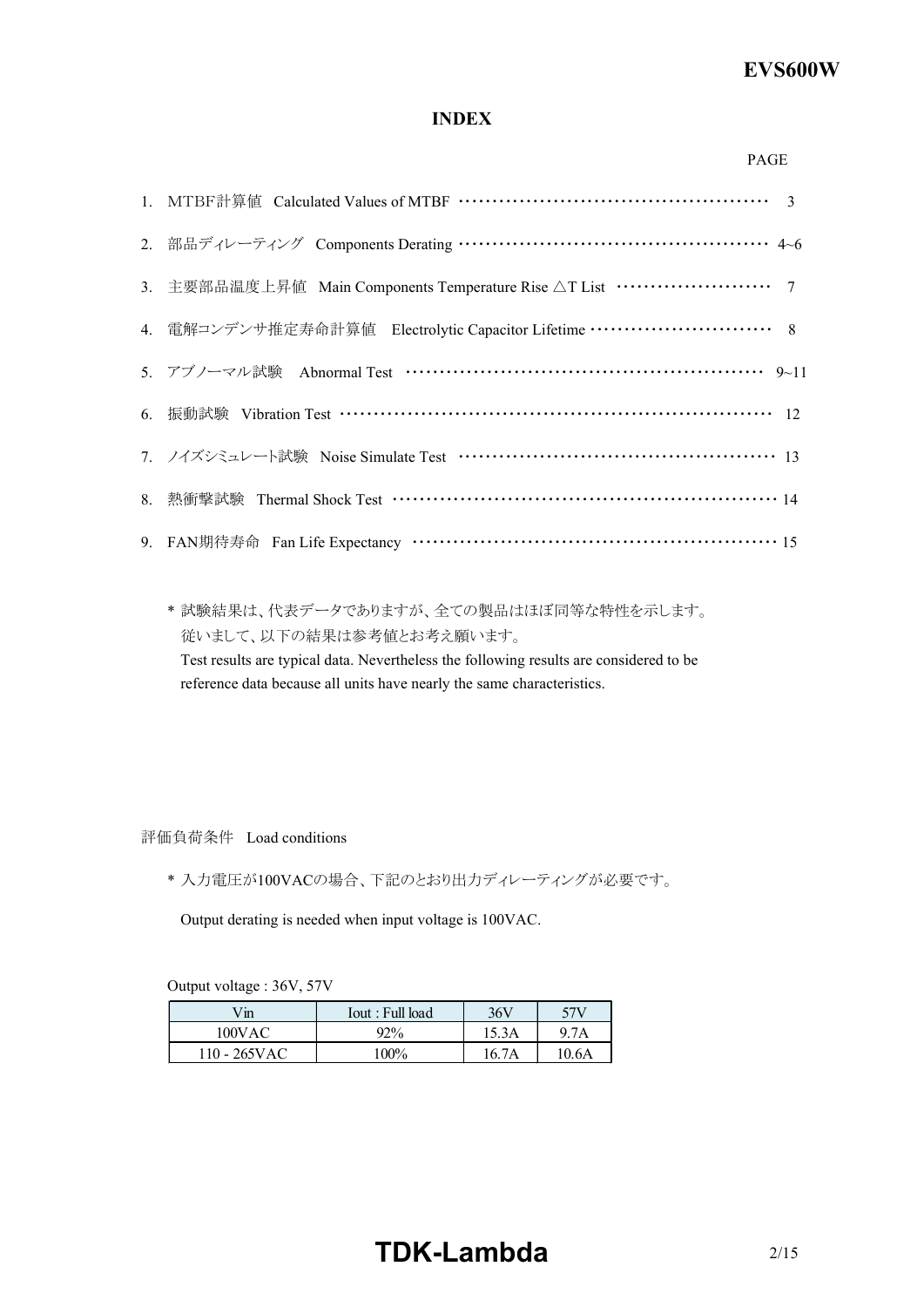# **1. MTBF Calculated Values of MTBF**

## **MODEL : EVS57-10R6**

**(1) Calculating Method**

JEITA (RCR-9102B)の部品点数法で算出されています。 それぞれの部品ごとに、部品故障率λGが与えられ、各々の点数によって決定されます。 Calculated based on part count reliability projection of JEITA (RCR-9102B). Individual failure rates  $\lambda_G$  is given to each part and MTBF is calculated by the count of each part.

<算出式>

$$
MTBF = \frac{1}{\lambda_{\text{equip}}} \times 10^6 = \frac{1}{\sum_{i=1}^n n_i (\lambda_{\text{c}} \pi_{\text{Q}})_i} \times 10^6 \quad \text{iff} \quad \text{(Hours)}
$$

- $\lambda$ equip : 全機器故障率 (故障数 /  $10^6$ 時間) Total Equipment Failure Rate (Failure  $/ 10<sup>6</sup>$ Hours)
- $\lambda_G$  : i番目の同属部品に対する故障率 (故障数 / 10 $^6$ 時間) Generic Failure Rate for The ith Generic Part (Failure / 10<sup>6</sup>Hours)
- $n_i$ : i 番目の同属部品の個数 Quantity of ith Generic Part
- n : 異なった同属部品のカテゴリーの数 Number of Different Generic Part Categories
- $\pi_{Q}$  : i 番目の同属部品に対する品質ファクタ $(\pi_{Q}=1)$ Generic Quality Factor for The ith Generic Part ( $\pi_0$ =1)

## **(2) MTBF MTBF Values**

G<sup>F</sup> : 地上、固定 (Ground, Fixed)

#### RCR-9102B

MTBF ≒  $212,964$  時間 (Hours)

# **TDK-Lambda** 3/15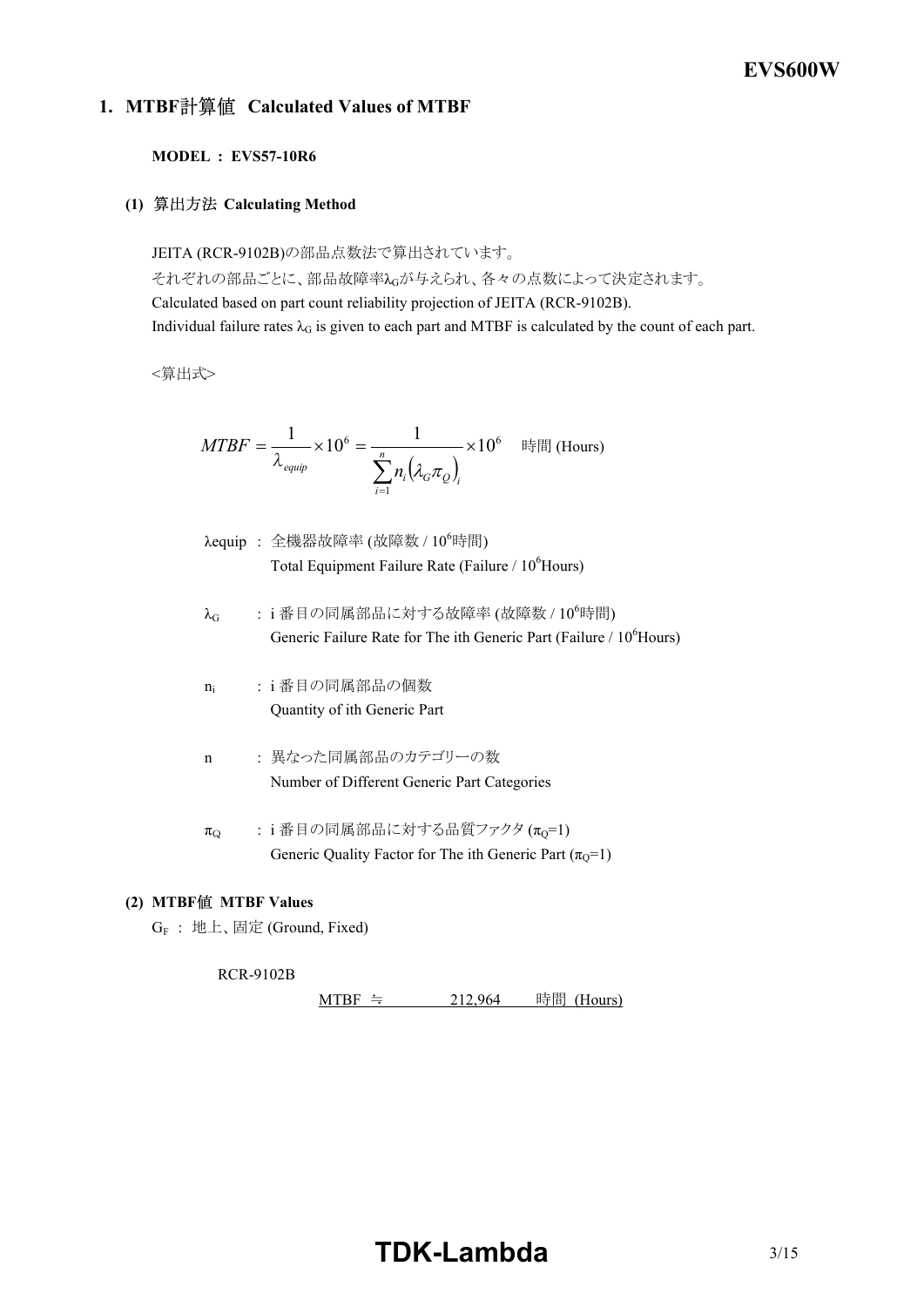# **2. 部品ディレーティング Components Derating**

#### **MODEL : EVS36-16R7**

#### **(1) Calculating Method**

(a) 測定方法 Measuring method

| ・取付方法           | :標準取付 : A                  | ⊩周囲温度                      | : $50^{\circ}$ C |  |  |  |  |  |
|-----------------|----------------------------|----------------------------|------------------|--|--|--|--|--|
| Mounting method | Standard mounting : A      | Ambient temperature        |                  |  |  |  |  |  |
| ・入力電圧           | : $100$ , $200 \text{VAC}$ | ・出力電圧、電流                   | :36V. Full load  |  |  |  |  |  |
| Input voltage   |                            | Output voltage $&$ current |                  |  |  |  |  |  |

(b) 半導体 Semiconductors

ケース温度、消費電力、熱抵抗より使用状態の接合点温度を求め最大定格、接合点温度との比較を 求めました。

Compared with maximum junction temperature and actual one which is calculated based on case temperature, power dissipation and thermal impedance.

(c) IC、抵抗、コンデンサ等 IC, Resistors, Capacitors, etc.

周囲温度、使用状態、消費電力など、個々の値は設計基準内に入っています。 Ambient temperature, operating condition, power dissipation and so on are within derating criteria.

(d) 熱抵抗算出方法 Calculating method of thermal impedance

|                                 | $\theta$ j – c = $\frac{Tj(max) - Tc}{Pj(max)}$                                                         | $\theta j - l = \frac{Tj(max) - Tl}{Pi(max)}$ |
|---------------------------------|---------------------------------------------------------------------------------------------------------|-----------------------------------------------|
| Тc                              | : ディレーティングの始まるケース温度 一般に25℃<br>Case Temperature at Start Point of Derating; 25 <sup>°</sup> C in General |                                               |
| Tl                              | : ディレーティングの始まるリード温度 一般に25℃<br>Lead Temperature at Start Point of Derating; 25 <sup>°</sup> C in General |                                               |
| (Pch(max))                      | Pj(max)  : 最大接合点(チャネル)損失<br>Maximum Junction (channel) Dissipation                                      |                                               |
|                                 | Tj(max) : 最大接合点(チャネル)温度<br>(Tch(max)) Maximum Junction (channel) Temperature                            |                                               |
| $\theta$ j-c<br>$(\theta$ ch-c) | : 接合点(チャネル)からケースまでの熱抵抗<br>Thermal Impedance between Junction (channel) and Case                         |                                               |
| $\theta$ j-1<br>$(\theta$ ch-l) | : 接合点(チャネル)からリードまでの熱抵抗<br>Thermal Impedance between Junction (channel) and Lead                         |                                               |

# **TDK-Lambda**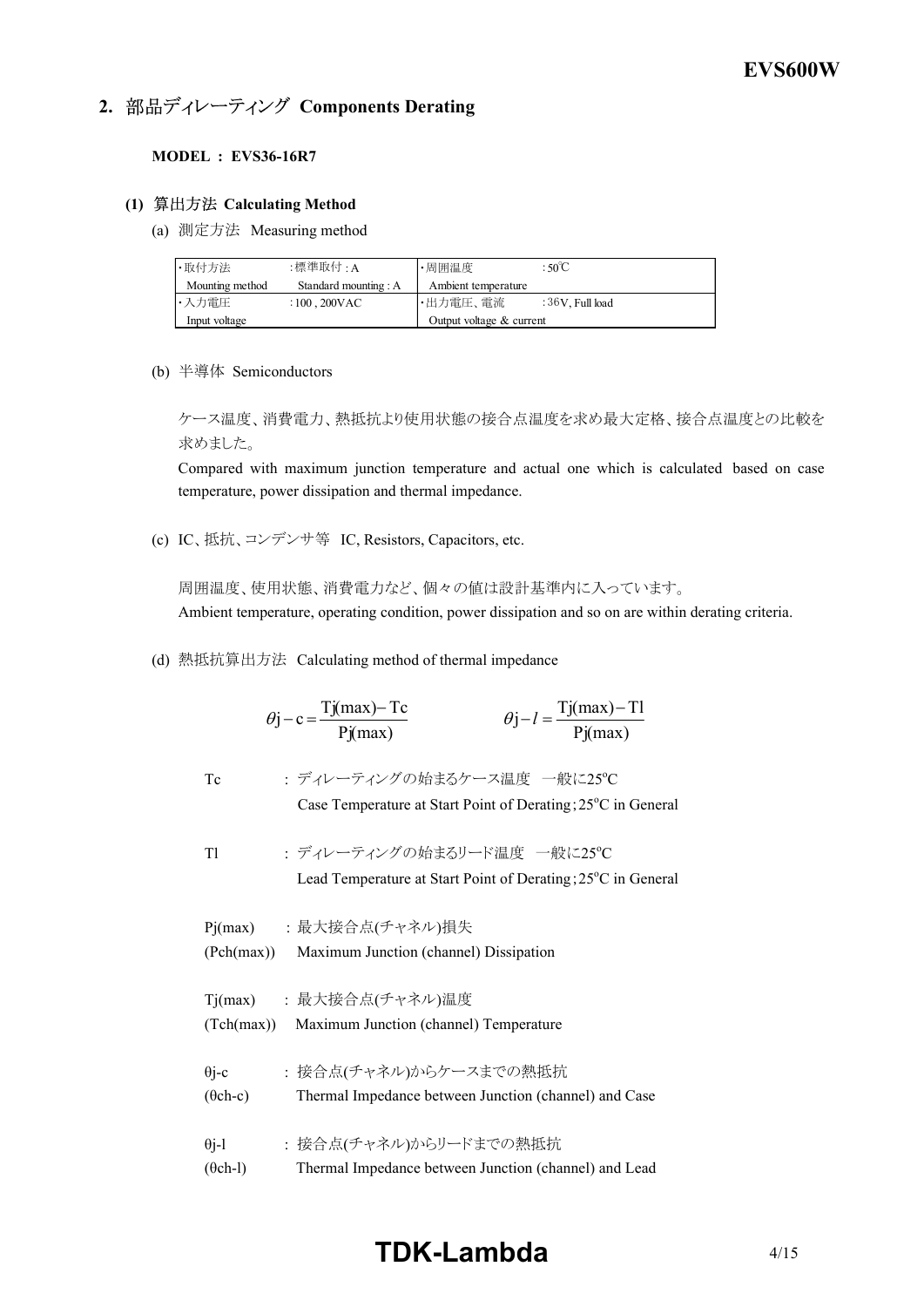# **(2) 部品ディレーティング表 Component Derating List**

| 部品番号<br>Location No.                                         | $V_{\text{in}} = 100 \text{VAC}$                                                                                       | $Load = Full load$                                                    | $Ta = 50^{\circ}C$  |
|--------------------------------------------------------------|------------------------------------------------------------------------------------------------------------------------|-----------------------------------------------------------------------|---------------------|
| Q1<br>FMW47N60S1HF<br><b>FUJI ELECTRIC</b>                   | Tch (max) = $150^{\circ}$ C<br>$Pch = 18.6 W$<br>$Tch = Tc + ((\theta ch-c) \times Pch) = 100$ °C<br>D.F. = $66.5\%$   | $\theta$ ch-c = 0.32 °C/W<br>$\Delta Tc = 44 \degree C$               | $Tc = 94$ °C        |
| Q2<br>IPW 50R250CP<br><b>INFINEON</b>                        | Tch (max) = $150^{\circ}$ C<br>$Pch = 6.4 W$<br>Tch = Tc + (( $\theta$ ch-c) × Pch) = 90 °C<br>$D.F. = 59.7 \%$        | $\theta$ ch-c = 1.1 °C/W<br>$\Delta Tc = 33 \text{ }^{\circ}\text{C}$ | $Tc = 83$ °C        |
| Q <sub>3</sub><br>IPW 50R250CP<br><b>INFINEON</b>            | Tch (max) = $150^{\circ}$ C<br>$Pch = 7.0 W$<br>$Tch = Tc + ((\theta ch-c) \times Pch) = 87$ °C<br>$D.F. = 57.9 \%$    | $\theta$ ch-c = 1.1 °C/W<br>$\Delta Tc = 29^{\circ}C$                 | $Tc=79 °C$          |
| D1<br>GBJ1506<br>LITE-ON                                     | Tch (max) = $150^{\circ}$ C<br>$Pch = 12.6 W$<br>Tch = Tc + (( $\theta$ ch-c) × Pch) = 110 °C<br>$D.F. = 73.2 \%$      | $\theta$ ch-c = 0.8 °C/W<br>$\Delta Tc = 50^{\circ}C$                 | Tc= $100^{\circ}$ C |
| D2<br>RFUS20TF6S<br><b>ROHM</b>                              | $Ti$ (max) = 150 °C<br>$Pd = 3.9 W$<br>$Tj = Tc + ((\theta j - c) \times Pd) = 102$ °C<br>$D.F. = 68.1 \%$             | $\theta$ j-c = 2 °C/W<br>$\Delta Tc = 44^{\circ}C$                    | Tc=94 $°C$          |
| D51<br>PA905C4R<br><b>FUJI ELECTRIC</b>                      | $Ti$ (max) = 150 °C<br>$Pd = 6.9 W$<br>$Tj = Tc + ((\theta j - c) \times Pd) = 80$ °C<br>D.F. = $53.6\%$               | $\theta$ j-c = 1.2 °C/W<br>$ATc = 22 °C$                              | $Te = 72 °C$        |
| D <sub>52</sub><br>PA905C4R<br><b>FUJI ELECTRIC</b>          | $Ti$ (max) = 150 °C<br>$Pd = 8.1 W$<br>$Tj = Tc + ((\theta j - c) \times Pd) = 82$ °C<br>D.F. = $54.9\%$               | $\theta$ j-c = 1.2 °C/W<br>$\Delta Tc = 23$ °C                        | $Tc = 73$ °C        |
| D <sub>103</sub><br>CRH01<br><b>TOSHIBA</b>                  | $Ti$ (max) = 150 °C<br>$Pd = 106.0$ mW<br>$Tj = T1 + ((\theta j - 1) \times Pd) = 75$ °C<br>D.F. = 49.9 $\%$           | $\theta$ j-l = 30 °C/W<br>$\Delta T l = 22 \text{ }^{\circ}\text{C}$  | $TI=72$ °C          |
| D <sub>106</sub><br>CRH01<br><b>TOSHIBA</b>                  | $Ti$ (max) = 150 °C<br>$Pd = 24.0$ mW<br>$Tj = T1 + ((\theta j - 1) \times Pd) = 72$ °C<br>D.F. = 47.8 $\%$            | $\theta$ j-l = 30 °C/W<br>$\Delta T1 = 21^{\circ}C$                   | $TI=71^{\circ}C$    |
| $D108 \cdot D110$<br>D <sub>2FK60</sub><br><b>SHINDENGEN</b> | $Ti$ (max) = 150 °C<br>$Pd = 91.0$ mW<br>$Tj = T1 + ((\theta j - 1) \times Pd) = 73$ °C<br>D.F. = 48.5 $\%$            | $\theta$ j-l = 24 °C/W<br>$\Delta Tl = 21^{\circ}C$                   | $TI=71^{\circ}C$    |
| D114<br>CRH01<br><b>TOSHIBA</b>                              | $Ti$ (max) = 150 °C<br>$Pd = 28.0$ mW<br>$Tj = Tl + ((\theta j-l) \times Pd) = 66^{\circ}C$<br>$D.F. = 44.3 \%$        | $\theta$ j-l = 30 °C/W<br>$\Delta T l = 16 \degree C$                 | $T = 66^{\circ}$ C  |
| Q106<br>RQK2001HQDQA<br><b>RENESAS</b>                       | Tch (max) = $150^{\circ}$ C<br>$Pch = 110.0$ mW<br>$Tch = Tc + ((\theta ch-c) \times Pch) = 80$ °C<br>$D.F. = 53.5 \%$ | $\theta$ ch-c = 83 °C/W<br>$\Delta Tc = 21 \degree C$                 | $Tc=71^{\circ}C$    |
| A201<br><b>BA178M12FP</b><br><b>ROHM</b>                     | $Ti$ (max) = 150 °C<br>$Pd = 1.5 W$<br>$Tj = Tl + ((\theta j - l) \times Pd) = 93$ °C<br>$D.F. = 61.7 \%$              | $\theta$ j-l = 10 °C/W<br>$\Delta T l = 28 \text{ °C}$                | $TI=78 °C$          |
| SR1<br>CR12PM-12B<br><b>RENESAS</b>                          | $Ti$ (max) = 150 °C<br>$Pd = 7.8 W$<br>$Tj = Tc + ((\theta j - c) \times Pd) = 123$ °C<br>$D.F. = 82.3 \%$             | $\theta$ j-c = 3.2 °C/W<br>$\Delta Tc = 48$ °C                        | $Tc = 98$ °C        |
| PC101<br>TLP291(GRL-TP,SE<br>(LED)<br><b>TOSHIBA</b>         | Tj (max) = $110^{\circ}$ C<br>$Pd = 3.0$ mW<br>$Tj = Tc + ((\theta j - c) \times Pd) = 66$ °C<br>D.F. = $60.3\%$       | $\theta$ j-c = 250 °C/W<br>$\Delta Tc = 16^{\circ}C$                  | $Tc=66^{\circ}C$    |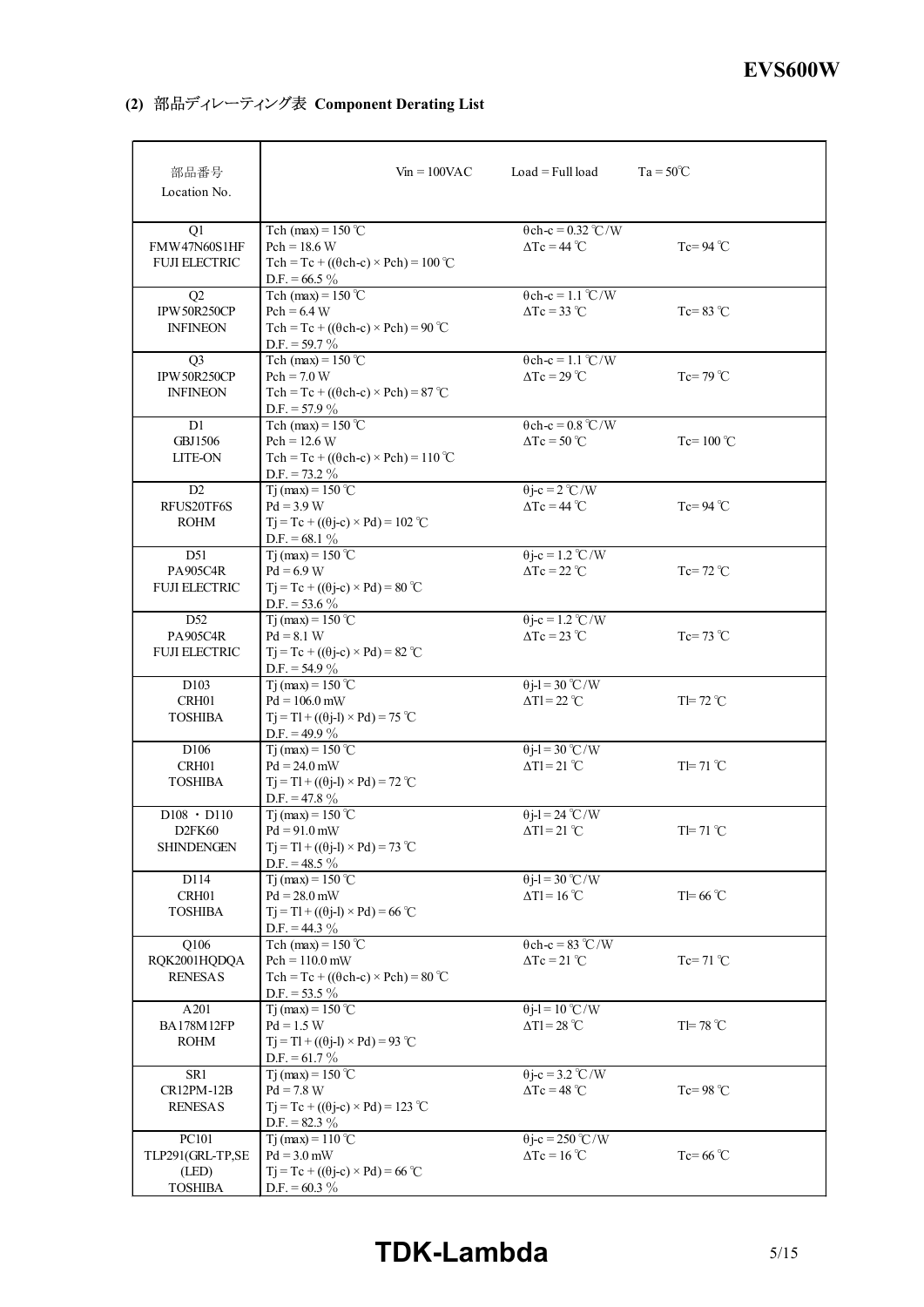| 部品番号<br>Location No.                                    | $V_{\text{in}} = 200 \text{VAC}$                                                                                              | $Load = Full load$                                                   | $Ta = 50^{\circ}C$ |
|---------------------------------------------------------|-------------------------------------------------------------------------------------------------------------------------------|----------------------------------------------------------------------|--------------------|
| Q1<br>FMW47N60S1HF<br><b>FUJI ELECTRIC</b>              | Tch (max) = $150^{\circ}$ C<br>$Pch = 10.9 W$<br>Tch = Tc + (( $\theta$ ch-c) × Pch) = 81 °C<br>$D.F. = 53.8 \%$              | $\theta$ ch-c = 0.32 °C/W<br>$\Delta Tc = 27^{\circ}C$               | $Tc=77 °C$         |
| Q <sub>2</sub><br>IPW 50R250CP<br><b>INFINEON</b>       | Tch (max) = $150^{\circ}$ C<br>$Pch = 7.3 W$<br>Tch = Tc + (( $\theta$ ch-c) × Pch) = 95 °C<br>$D.F. = 63.1 \%$               | $\theta$ ch-c = 1.1 °C/W<br>$\Delta Tc = 37^{\circ}C$                | $Tc=87^{\circ}C$   |
| Q <sub>3</sub><br>IPW 50R250CP<br><b>INFINEON</b>       | Tch (max) = $150^{\circ}$ C<br>$Pch = 7.5 W$<br>Tch = Tc + $((\theta ch-c) \times Pch)$ = 91 °C<br>$D.F. = 60.9 \%$           | $\theta$ ch-c = 1.1 °C/W<br>$\Delta Tc = 33$ °C                      | $Tc=83$ °C         |
| D1<br><b>GBJ1506</b><br><b>LITE-ON</b>                  | Tch (max) = $150^{\circ}$ C<br>$Pch = 6.7 W$<br>$Tch = Tc + ((\theta ch-c) \times Pch) = 79$ °C<br>$D.F. = 52.9 \%$           | $\theta$ ch-c = 0.8 °C/W<br>$\Delta Tc = 24$ °C                      | $Te = 74$ °C       |
| D <sub>2</sub><br>RFUS20TF6S<br><b>ROHM</b>             | T <sub>j</sub> (max) = 150 °C<br>$Pd = 3.7 W$<br>$Tj = Tc + ((\theta j - c) \times Pd) = 89$ °C<br>$D.F. = 59.3 \%$           | $\theta$ j-c = 2 °C/W<br>$\Delta Tc = 32 \degree C$                  | Tc=82 $\degree$ C  |
| D51<br>PA905C4R<br><b>FUJI ELECTRIC</b>                 | Ti (max) = $150^{\circ}$ C<br>$Pd = 7.5 W$<br>$Tj = Tc + ((\theta j - c) \times Pd) = 83$ °C<br>$D.F. = 55.4 \%$              | $\theta$ j-c = 1.2 °C/W<br>$\Delta Tc = 24$ °C                       | $Te = 74$ °C       |
| D <sub>52</sub><br>PA905C4R<br><b>FUJI ELECTRIC</b>     | T <sub>j</sub> (max) = 150 °C<br>$Pd = 8.8 W$<br>$Tj = Tc + ((\theta j - c) \times Pd) = 85$ °C<br>$D.F. = 56.8 \%$           | $\theta$ j-c = 1.2 °C/W<br>$\Delta Tc = 25$ °C                       | Tc=75 $\degree$ C  |
| D <sub>103</sub><br>CRH <sub>01</sub><br><b>TOSHIBA</b> | T <sub>1</sub> (max) = $150^{\circ}$ C<br>$Pd = 106.0$ mW<br>$Tj = Tl + ((\theta j-l) \times Pd) = 66$ °C<br>$D.F. = 44.1 \%$ | $\theta$ j-l = 30 °C/W<br>$\Delta T l = 13 \text{ }^{\circ}\text{C}$ | $T = 63$ °C        |
| D <sub>106</sub><br>CRH01<br><b>TOSHIBA</b>             | Tj (max) = $150^{\circ}$ C<br>$Pd = 24.0$ mW<br>$Tj = T1 + ((\theta j - 1) \times Pd) = 65$ °C<br>$D.F. = 43.5 \%$            | $\theta$ j-l = 30 °C/W<br>$\Delta T l = 15 \degree C$                | $T = 65$ °C        |
| $D108 \cdot D110$<br>D <sub>2FK60</sub><br>SHINDENGEN   | Ti (max) = $150^{\circ}$ C<br>$Pd = 91.0$ mW<br>$Tj = T1 + ((\theta j - 1) \times Pd) = 75$ °C<br>D.F. = 49.8 $\%$            | $\theta$ j-l = 24 °C/W<br>$\Delta T l = 23$ °C                       | $TI=73$ °C         |
| D114<br>CRH01<br><b>TOSHIBA</b>                         | $Ti$ (max) = 150 °C<br>$Pd = 28.0$ mW<br>$Tj = Tl + ((\theta j-l) \times Pd) = 64$ °C<br>$D.F. = 42.9 \%$                     | $\theta$ j-l = 30 °C/W<br>$\Delta T l = 14 \degree C$                | $T = 64$ °C        |
| Q106<br>RQK2001HQDQA<br><b>RENESAS</b>                  | Tch (max) = $150^{\circ}$ C<br>$Pch = 110.0$ mW<br>$Tch = Tc + ((\theta ch-c) \times Pch) = 78$ °C<br>$D.F. = 52.2 \%$        | $\theta$ ch-c = 83 °C/W<br>$\Delta Tc = 19^{\circ}C$                 | $Tc=69^{\circ}C$   |
| A201<br><b>BA178M12FP</b><br><b>ROHM</b>                | Tj (max) = $150 °C$<br>$Pd = 1.5 W$<br>$Tj = Tl + ((\theta j-l) \times Pd) = 93$ °C<br>$D.F. = 61.7 \%$                       | $\theta$ j-l = 10 °C/W<br>$\Delta T l = 28$ °C                       | $TI=78 °C$         |
| SR1<br>CR12PM-12B<br><b>RENESAS</b>                     | T <sub>j</sub> (max) = 150 °C<br>$Pd = 4.1 W$<br>$Tj = Tc + ((\theta j - c) \times Pd) = 87$ °C<br>$D.F. = 57.8 \%$           | $\theta$ j-c = 3.2 °C/W<br>$\Delta Tc = 24$ °C                       | $Tc=74 °C$         |
| PC101<br>TLP291(GRL-TP,SE<br>(LED)<br><b>TOSHIBA</b>    | T <sub>j</sub> (max) = $110^{\circ}$ C<br>$Pd = 3.0$ mW<br>$Tj = Tc + ((\theta j - c) \times Pd) = 64$ °C<br>$D.F. = 58.4 \%$ | $\theta$ j-c = 250 °C/W<br>$\Delta Tc = 14$ °C                       | $Tc = 64$ °C       |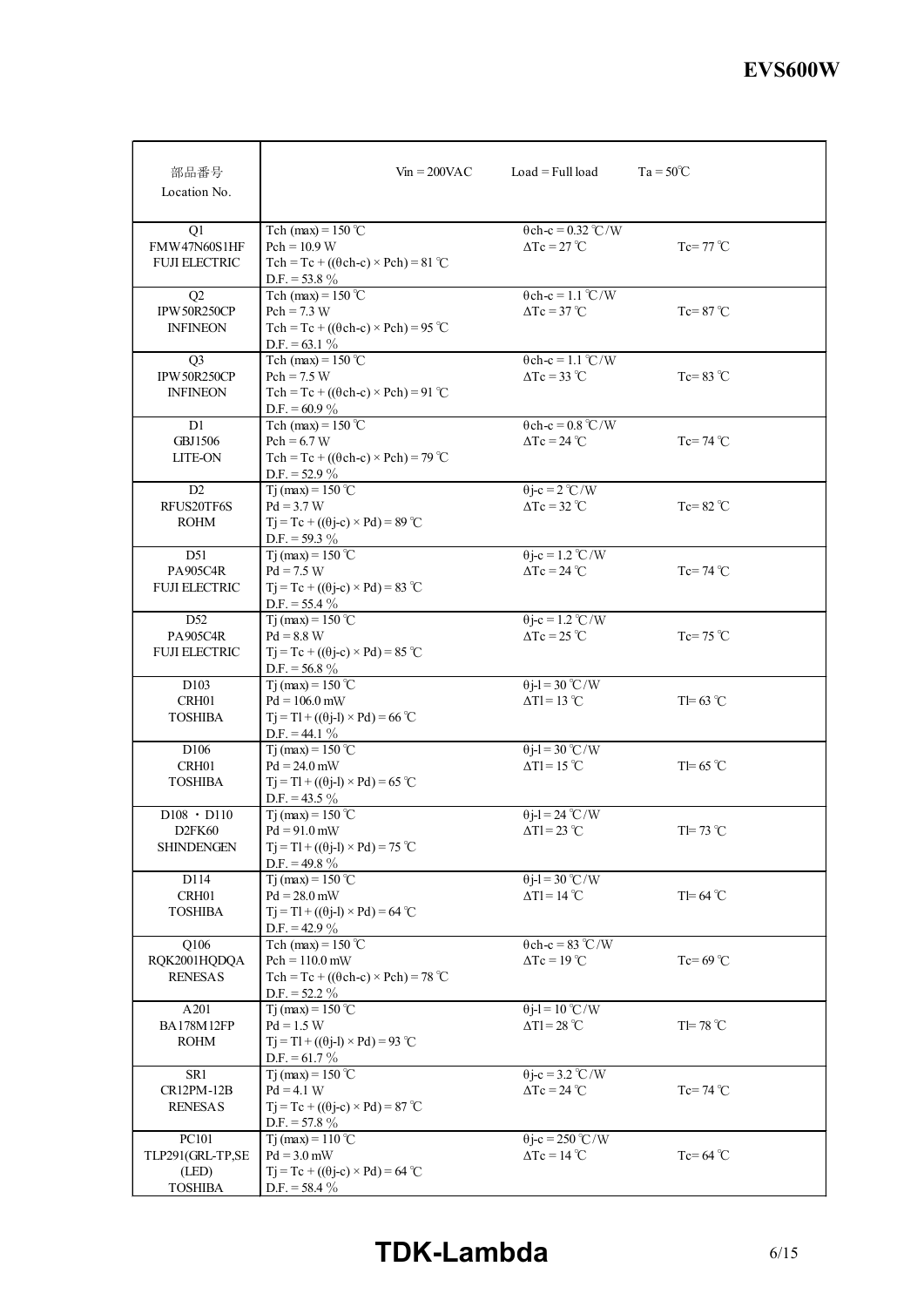#### *INSTRUCTION MANUAL* 3. 主要部品温度上昇值 Main Components Temperature Rise  $\Delta T$  List

# **MODEL : EVS36-16R7**

# **(1) Measuring Conditions**

|                                    | Mounting A       |           |  |  |  |  |
|------------------------------------|------------------|-----------|--|--|--|--|
| 取付方法<br>Mounting Method            | TB <sub>2</sub>  |           |  |  |  |  |
| (標準取付:A)<br>(Standard Mounting: A) | TB1              |           |  |  |  |  |
| 入力電圧 Vin                           |                  |           |  |  |  |  |
| Input Voltage                      | 100VAC<br>200VAC |           |  |  |  |  |
| 出力電圧 Vout                          |                  |           |  |  |  |  |
| Output Voltage                     | 36VDC            |           |  |  |  |  |
| 出力電流 Iout                          | 15.3A            | 16.7A     |  |  |  |  |
| Output Current                     | (92%)            | $(100\%)$ |  |  |  |  |

# **(2) Measuring Results**

|                 |                     | $\Delta T$ Temperature Rise (°C) |                |  |  |  |  |  |  |  |
|-----------------|---------------------|----------------------------------|----------------|--|--|--|--|--|--|--|
|                 | 出力ディレーティング          | 100VAC                           | 200VAC         |  |  |  |  |  |  |  |
|                 | Output Derating     | $Ta=50^{\circ}C$                 |                |  |  |  |  |  |  |  |
| 部品番号            | 部品名                 | 取付方向                             |                |  |  |  |  |  |  |  |
| Location No.    | Part name           |                                  | Mounting A     |  |  |  |  |  |  |  |
| Q1              | <b>MOSFET</b>       | 44                               | 27             |  |  |  |  |  |  |  |
| Q <sub>2</sub>  | <b>MOSFET</b>       | 33                               | 37             |  |  |  |  |  |  |  |
| Q <sub>3</sub>  | <b>MOSFET</b>       | 29                               | 33             |  |  |  |  |  |  |  |
| D1              | <b>BRIDGE DIODE</b> | 50                               | 24             |  |  |  |  |  |  |  |
| D2              | <b>DIODE</b>        | 44                               | 32             |  |  |  |  |  |  |  |
| D51             | S.B.D.              | 22                               | 24             |  |  |  |  |  |  |  |
| D <sub>52</sub> | S.B.D.              | 23                               | 25             |  |  |  |  |  |  |  |
| A101            | CHIP IC             | 22                               | 13             |  |  |  |  |  |  |  |
| A102            | CHIP IC             | 21                               | 19             |  |  |  |  |  |  |  |
| A201            | CHIP IC             | 28                               | 28             |  |  |  |  |  |  |  |
| T1              | <b>DRIVE TRANS</b>  | 18                               | 18             |  |  |  |  |  |  |  |
| T <sub>2</sub>  | <b>TRANS</b>        | 45                               | 49             |  |  |  |  |  |  |  |
| L1              | <b>BALUN</b>        | 25                               | $\,8\,$        |  |  |  |  |  |  |  |
| L2              | <b>BALUN</b>        | 29                               | 9              |  |  |  |  |  |  |  |
| L <sub>3</sub>  | CHOKE COIL          | 46                               | 28             |  |  |  |  |  |  |  |
| L4              | <b>CHOKE COIL</b>   | 24                               | 8              |  |  |  |  |  |  |  |
| L51             | <b>CHOKE COIL</b>   | 24                               | 26             |  |  |  |  |  |  |  |
| C7              | E.CAP.              | 14                               | 13             |  |  |  |  |  |  |  |
| C52             | E.CAP.              | 5                                | 5              |  |  |  |  |  |  |  |
| C54             | E.CAP.              | $\sqrt{4}$                       | $\overline{4}$ |  |  |  |  |  |  |  |
| C <sub>55</sub> | E.CAP.              | $\overline{3}$                   | $\overline{3}$ |  |  |  |  |  |  |  |
| SR1             | <b>THYRISTOR</b>    | 48                               | 24             |  |  |  |  |  |  |  |
| PC101           | PHOTO COUPLER       | 16                               | 14             |  |  |  |  |  |  |  |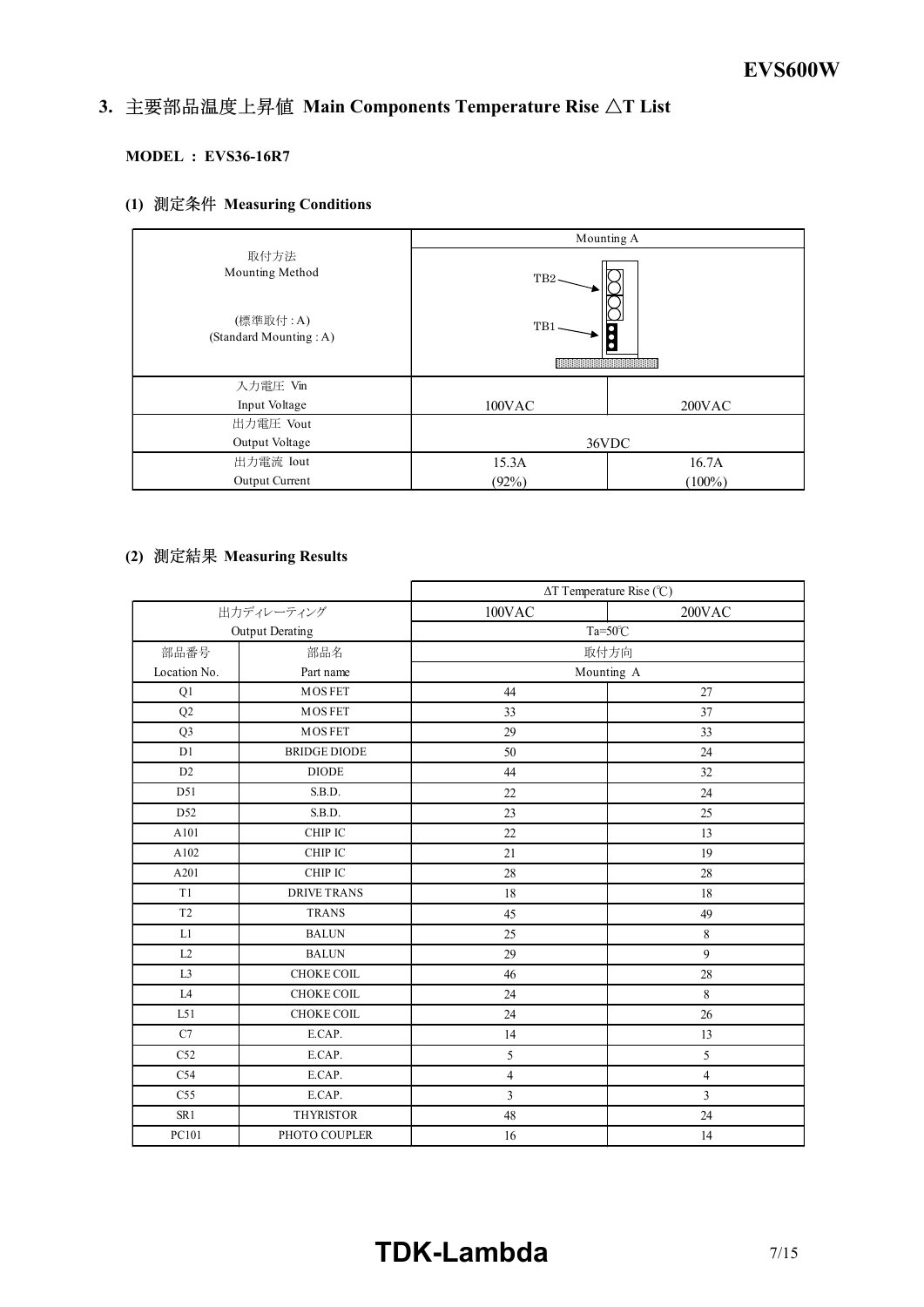**4. Electrolytic Capacitor Lifetime**

# **MODEL : EVS36-16R7**

**: Cooling condition: Convection cooling**



|  | Conditions Ta $40^{\circ}$ C $ -$ |
|--|-----------------------------------|
|  | $50^{\circ}$ C $-$ - - -          |
|  | $60^{\circ}C = -$                 |



上記推定寿命は、弊社計算方法により算出した値であり、封口ゴムの劣化等の影響を含めておりません。 The lifetime is calculated based on our method and doesn't include the seal rubber degradation effect etc. 電解コンデンサの寿命は15年が上限となります。

The upper limit of the Electolytic Capacitors Lifetime are 15 years.

取付方向B、C、Dでも同様の寿命となります。

It becomes the same liftime also for Mounting B, C, and D.

# **TDK-Lambda** 8/15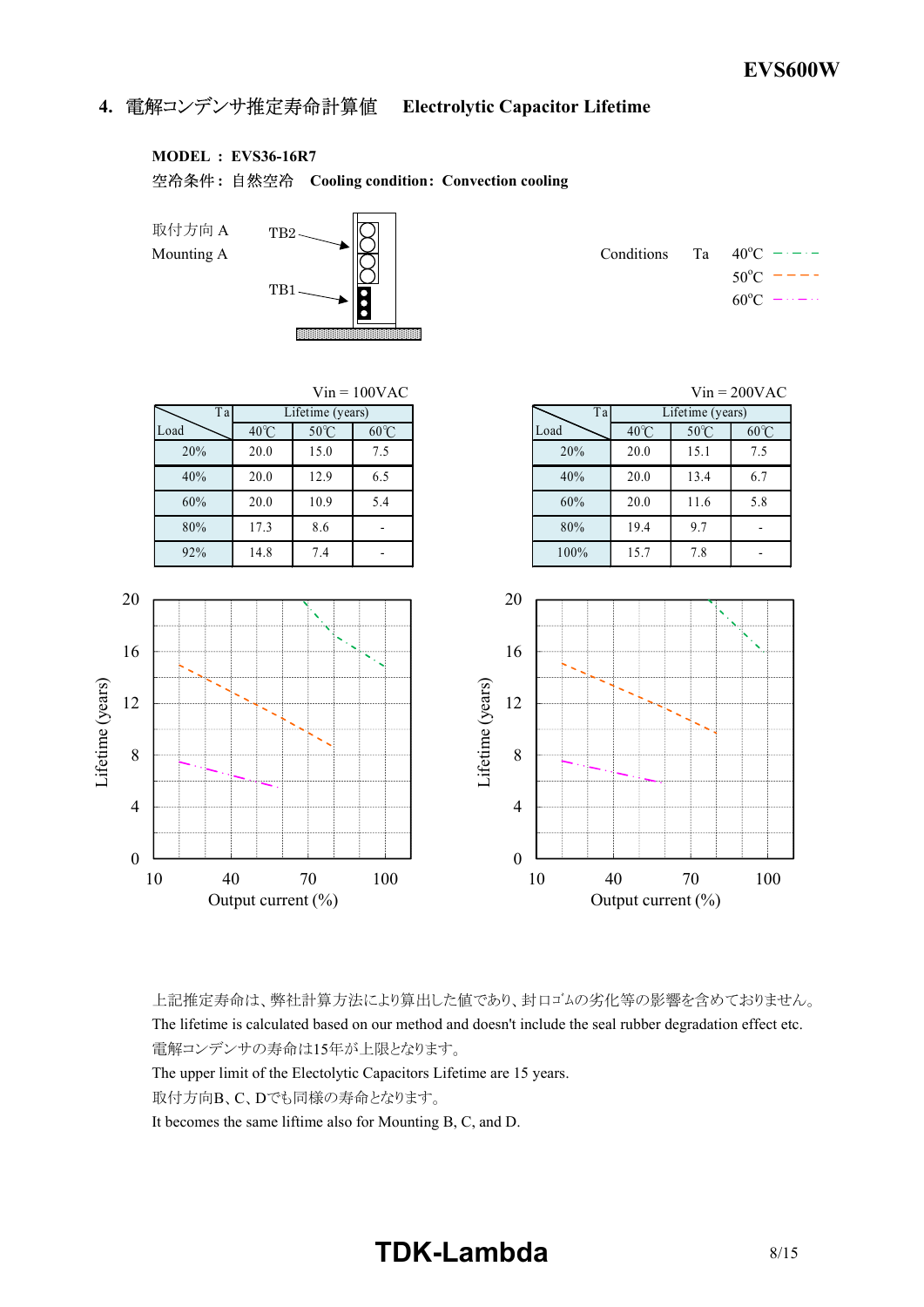# **5. アブノーマル試験 Abnormal Test**

#### **MODEL : EVS57-10R6**

# **(1) Test Conditions**

Input : 265VAC Output : 57V, 10.6A Ta : 25°C

# **(2) Test Results**

|                  | (Da: Damaged)   |                                |                                                       |                                                       |                       |        |             |             |           |             |                                  |                                               |                                        |                         |                         |                         |                                               |
|------------------|-----------------|--------------------------------|-------------------------------------------------------|-------------------------------------------------------|-----------------------|--------|-------------|-------------|-----------|-------------|----------------------------------|-----------------------------------------------|----------------------------------------|-------------------------|-------------------------|-------------------------|-----------------------------------------------|
|                  |                 | Test position                  |                                                       | Test<br>mode                                          | Test result           |        |             |             |           |             |                                  |                                               |                                        |                         |                         |                         |                                               |
|                  |                 |                                |                                                       |                                                       | $\rm{a}$              | b      | $\mathbf c$ | $\mathbf d$ | ${\bf e}$ | $\mathbf f$ | g                                | h                                             | I                                      |                         | ${\bf k}$               | 1                       |                                               |
| No.              | 部品No.           | 試験端子                           | $\ddot{\vee}$<br>$\equiv$<br>$\mathbf{I}$<br>$\vdash$ | 才<br>$\perp$<br>$\mathcal{I}^{\circ}$<br>$\checkmark$ | 発<br>火                | 発<br>煙 | 破<br>裂      | 異<br>臭      | 赤<br>熱    | 破<br>損      | ヒ<br>ユ<br>$\mathbf{I}$<br>ズ<br>断 | $\circ$<br>$\bar{\mathrm{V}}$<br>$\mathsf{P}$ | $\circ$<br>$\mathbf C$<br>$\mathsf{P}$ | 出<br>力<br>断             | 変<br>化<br>な<br>L        | そ<br>$\mathcal{O}$<br>他 | 記事                                            |
|                  | Location<br>No. | Test<br>point                  | Short                                                 | Open                                                  | $\operatorname{Fire}$ | Smoke  | Burst       | Smell       | Red hot   | Damaged     | Fuse blown                       |                                               |                                        | output<br>$\frac{1}{2}$ | change<br>$\frac{1}{2}$ | Others                  | Note                                          |
| $\mathbf{1}$     | Q1              | $D-S$                          | $\bigcirc$                                            |                                                       |                       |        |             |             |           | $\bigcirc$  | $\bigcirc$                       |                                               |                                        | $\bigcirc$              |                         |                         | FUSE: F1<br>Da: D1, R1, D101                  |
| $\overline{c}$   |                 | $D-G$                          | $\bigcirc$                                            |                                                       |                       |        |             |             |           | $\bigcirc$  | $\bigcirc$                       |                                               |                                        | $\bigcirc$              |                         |                         | FUSE: F1<br>Da:Q1, D1                         |
| 3                |                 | $G-S$                          | $\bigcirc$                                            |                                                       |                       |        |             |             |           | O           |                                  |                                               |                                        | $\bigcirc$              |                         |                         | Da: TFR1                                      |
| $\overline{4}$   |                 | D                              |                                                       | O                                                     |                       |        |             |             |           | $\bigcirc$  |                                  |                                               |                                        | $\bigcirc$              |                         |                         | Da: TFR1                                      |
| $\overline{5}$   |                 | $\overline{\mathbf{S}}$        |                                                       | $\bigcirc$                                            |                       |        |             |             |           | $\bigcirc$  |                                  |                                               |                                        | О                       |                         |                         | Da: TFR1                                      |
|                  |                 |                                |                                                       |                                                       |                       |        |             |             |           |             |                                  |                                               |                                        |                         |                         |                         | FUSE: F1                                      |
| 6                |                 | G                              |                                                       | $\bigcirc$                                            |                       |        |             |             |           | ∩           | $\bigcirc$                       |                                               |                                        | O                       |                         |                         | Da:Q1, D1                                     |
| $\boldsymbol{7}$ | Q2              | $D-S$                          | $\bigcirc$                                            |                                                       |                       |        |             |             |           |             |                                  |                                               |                                        | $\bigcirc$              |                         |                         |                                               |
| $\,8\,$          |                 | $D-G$                          | $\bigcirc$                                            |                                                       |                       |        |             |             |           | $\bigcirc$  |                                  |                                               |                                        | О                       |                         |                         | Da: Q2, D108                                  |
| $\overline{9}$   |                 | $G-S$                          | $\bigcirc$                                            |                                                       |                       |        |             |             |           |             |                                  |                                               |                                        | $\bigcirc$              |                         |                         |                                               |
| $10\,$           |                 | D                              |                                                       | O                                                     |                       |        |             |             |           |             |                                  |                                               |                                        | O                       |                         |                         |                                               |
| $11\,$           |                 | S                              |                                                       | O                                                     |                       |        |             |             |           |             |                                  |                                               |                                        | О                       |                         |                         |                                               |
| $12 \,$          |                 | G                              |                                                       | $\bigcirc$                                            |                       |        |             |             |           |             |                                  |                                               |                                        | О                       |                         |                         |                                               |
| 13               | Q <sub>3</sub>  | $D-S$                          | $\bigcirc$                                            |                                                       |                       |        |             |             |           |             |                                  |                                               |                                        | $\bigcirc$              |                         |                         |                                               |
| 14               |                 | $D-G$                          | $\bigcirc$                                            |                                                       |                       |        |             |             |           | O           |                                  |                                               |                                        | O                       |                         |                         | Da: Q3, D110                                  |
| 15               |                 | $G-S$                          | $\bigcirc$                                            |                                                       |                       |        |             |             |           |             |                                  |                                               |                                        | О                       |                         |                         |                                               |
| 16               |                 | D                              |                                                       | O                                                     |                       |        |             |             |           |             |                                  |                                               |                                        | О                       |                         |                         |                                               |
| $17\,$           |                 | $\mathbf S$                    |                                                       | $\bigcirc$                                            |                       |        |             |             |           |             |                                  |                                               |                                        | $\bigcirc$              |                         |                         |                                               |
| 18               |                 | $\mathbf G$                    |                                                       | $\bigcirc$                                            |                       |        |             |             |           |             |                                  |                                               |                                        | $\bigcirc$              |                         |                         |                                               |
| 19               | D51             | $A-K$                          | О                                                     |                                                       |                       |        |             |             |           | O           | $\bigcirc$                       |                                               |                                        | O                       |                         |                         | $\overline{\text{FUSE}}$ : F2<br>Da: Q3, D108 |
| 20               |                 | A                              |                                                       | ∩                                                     |                       |        |             |             |           |             |                                  |                                               |                                        |                         |                         | ∩                       | 入力電力増加<br>Input power increase                |
| 21               |                 | $\rm K$                        |                                                       | $\bigcirc$                                            |                       |        |             |             |           |             |                                  |                                               |                                        | О                       |                         |                         |                                               |
| 22               | D <sub>52</sub> | $\mathrm{A}\text{-}\mathrm{K}$ | $\bigcirc$                                            |                                                       |                       |        |             |             |           | $\bigcirc$  | $\bigcirc$                       |                                               |                                        | О                       |                         |                         | FUSE: F2<br>Da: Q3, D108                      |
| 23               |                 | $\rm A/K$                      |                                                       | $\bigcirc$                                            |                       |        |             |             |           |             |                                  |                                               |                                        |                         |                         | O                       | 入力電力増加<br>Input power increase                |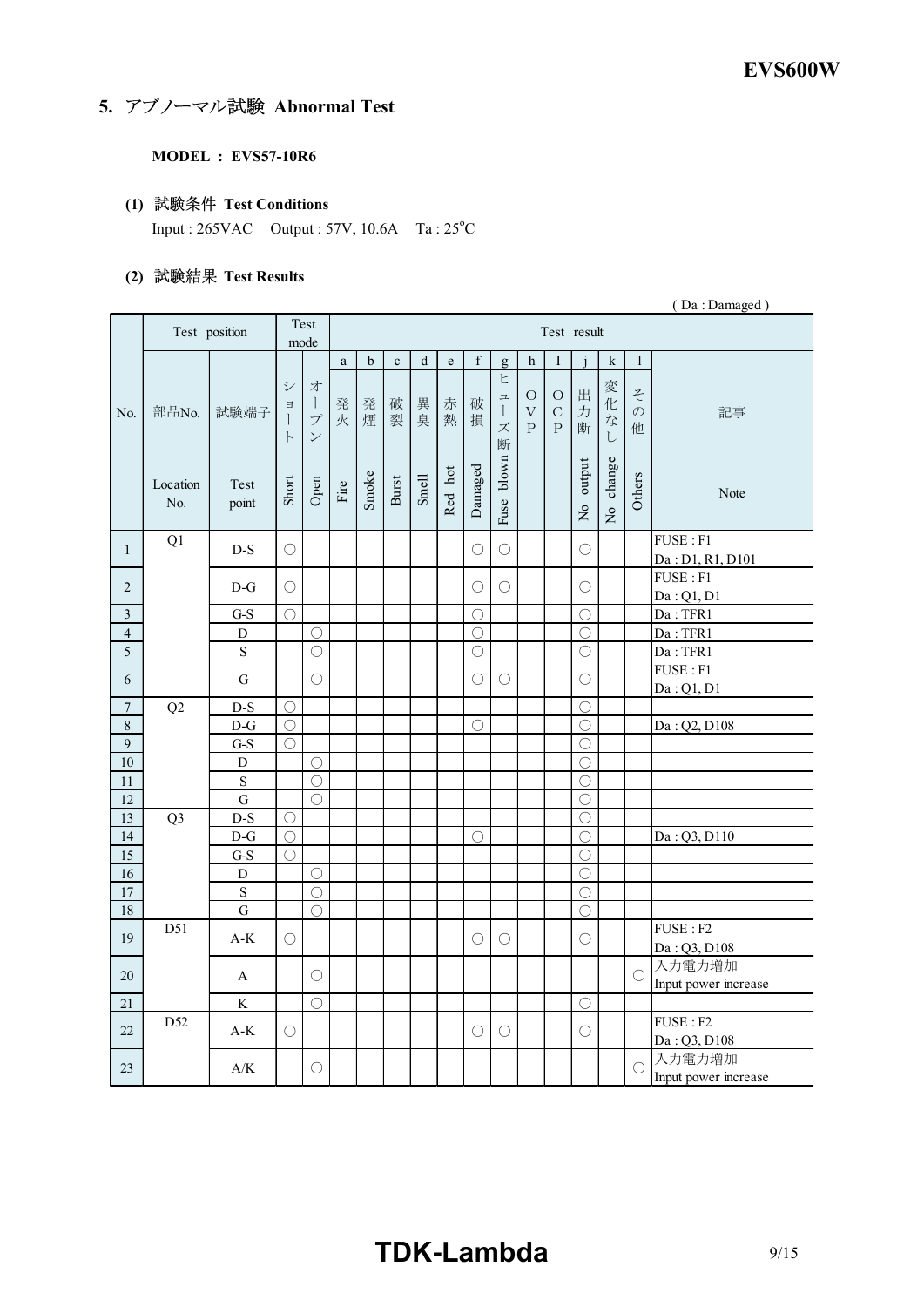|              |                 | Test position                             |                                        | Test<br>mode                                                    | Test result |             |             |         |             |             |                                               |                                             |                                        |                          |                          |                         |                                   |
|--------------|-----------------|-------------------------------------------|----------------------------------------|-----------------------------------------------------------------|-------------|-------------|-------------|---------|-------------|-------------|-----------------------------------------------|---------------------------------------------|----------------------------------------|--------------------------|--------------------------|-------------------------|-----------------------------------|
|              |                 |                                           |                                        |                                                                 | a           | $\mathbf b$ | $\mathbf c$ | $\rm d$ | $\mathbf e$ | $\mathbf f$ | g                                             | $\mathbf{h}$                                | I                                      |                          | $\mathbf k$              | $\mathbf{1}$            |                                   |
| No.          | 部品No.           | 試験端子                                      | シ<br>$\Xi$<br>$\mathbf{I}$<br>$\vdash$ | 才<br>$\begin{array}{c} \hline \end{array}$<br>プ<br>$\checkmark$ | 発<br>火      | 発<br>煙      | 破<br>裂      | 異<br>臭  | 赤<br>熱      | 破<br>損      | ヒ<br>$\mathrel{\sqcup}$<br>$\Big\}$<br>ズ<br>断 | $\circ$<br>$\boldsymbol{\nabla}$<br>$\rm P$ | $\circ$<br>$\mathsf{C}$<br>$\mathbf P$ | 出<br>力<br>断              | 変<br>化<br>$\vec{z}$<br>L | そ<br>$\mathcal{O}$<br>他 | 記事                                |
|              | Location<br>No. | Test<br>point                             | Short                                  | Open                                                            | Fire        | Smoke       | Burst       | Smell   | Red hot     | Damaged     | Fuse blown                                    |                                             |                                        | No output                | change<br>$\frac{1}{2}$  | Others                  | Note                              |
| 24           | C7              |                                           | $\bigcirc$                             |                                                                 |             |             |             |         |             | О           | $\bigcirc$                                    |                                             |                                        | $\bigcirc$               |                          |                         | FUSE: F1<br>Da: D1, D118          |
| 25           |                 |                                           |                                        | $\bigcirc$                                                      |             |             |             |         |             | О           | $\bigcirc$                                    |                                             |                                        | $\bigcirc$               |                          |                         | FUSE: F1<br>Da: D1, Q1, D118      |
| $26\,$       | C52             |                                           | $\bigcirc$                             |                                                                 |             |             |             |         |             |             |                                               |                                             |                                        | $\bigcirc$               |                          |                         |                                   |
| $27\,$       |                 |                                           |                                        | $\bigcirc$                                                      |             |             |             |         |             |             |                                               |                                             |                                        |                          |                          | $\bigcirc$              | 出力リプル増加<br>Output ripple increase |
| 28           | D <sub>1</sub>  | $AC-AC$                                   | $\bigcirc$                             |                                                                 |             |             |             |         |             |             | $\bigcirc$                                    |                                             |                                        | $\bigcirc$               |                          |                         | FUSE: F1                          |
| 29           |                 | $DC-DC$                                   | О                                      |                                                                 |             |             |             |         |             | О           | $\bigcirc$                                    |                                             |                                        | $\bigcirc$               |                          |                         | FUSE: F1<br>Da: D1                |
| $30\,$       |                 | AC-DC                                     | $\bigcirc$                             |                                                                 |             |             |             |         |             |             | $\bigcirc$                                    |                                             |                                        | $\bigcirc$               |                          |                         | FUSE: F1                          |
| 31           |                 | $\mathbf{A}\mathbf{C}$                    |                                        | $\bigcirc$                                                      |             |             |             |         |             |             |                                               |                                             |                                        | $\bigcirc$               |                          |                         |                                   |
| 32           |                 | $\rm DC$                                  |                                        | $\bigcirc$                                                      |             |             |             |         |             |             |                                               |                                             |                                        | $\bigcirc$               |                          |                         |                                   |
| 33           | D2              | $\mathbf{A}\text{-}\mathbf{K}$            | O                                      |                                                                 |             |             |             |         |             | $\bigcirc$  | $\bigcirc$                                    |                                             |                                        | $\bigcirc$               |                          |                         | FUSE : F1<br>Da: Q1, D1, D2       |
| 34           |                 | $\mathbf{A}/\mathbf{K}$                   |                                        | $\bigcirc$                                                      |             |             |             |         |             | $\bigcirc$  | $\bigcirc$                                    |                                             |                                        | $\bigcirc$               |                          |                         | FUSE: F1<br>Da:Q1, D1             |
| 35           | SR1             | $\mathbf{A}\text{-}\mathbf{K}$            | $\bigcirc$                             |                                                                 |             |             |             |         |             |             |                                               |                                             |                                        |                          | $\bigcirc$               |                         |                                   |
| $36\,$       |                 | $A-G$                                     | $\bigcirc$                             |                                                                 |             |             |             |         |             |             |                                               |                                             |                                        |                          | $\bigcirc$               |                         |                                   |
| $37\,$       |                 | $\mathbf{K}\text{-}\mathbf{G}$            | $\bigcirc$                             |                                                                 |             |             |             |         |             | $\bigcirc$  |                                               |                                             |                                        | $\bigcirc$               |                          |                         | Da: TFR1                          |
| 38           |                 | $\mathbf{A}/\mathbf{K}$                   |                                        | $\bigcirc$                                                      |             |             |             |         |             | $\bigcirc$  |                                               |                                             |                                        | $\bigcirc$               |                          |                         | Da: TFR1                          |
| 39           |                 | ${\bf G}$                                 |                                        | $\bigcirc$                                                      |             |             |             |         |             | $\bigcirc$  |                                               |                                             |                                        | $\bigcirc$               |                          |                         | Da: TFR1                          |
| 40           | T1              | $1 - 2$                                   | $\bigcirc$                             |                                                                 |             |             |             |         |             |             |                                               |                                             |                                        | $\bigcirc$               |                          |                         |                                   |
| 41           |                 | $3 - 4$                                   | $\bigcirc$                             |                                                                 |             |             |             |         |             |             |                                               |                                             |                                        | $\bigcirc$               |                          |                         |                                   |
| 42           |                 | $7 - 8$                                   | $\bigcirc$                             |                                                                 |             |             |             |         |             |             |                                               |                                             |                                        | $\bigcirc$               |                          |                         |                                   |
| 43           |                 | $\mathbf{1}$                              |                                        | $\bigcirc$                                                      |             |             |             |         |             |             |                                               |                                             |                                        | $\bigcirc$               |                          |                         |                                   |
| 44           |                 | $\overline{c}$                            |                                        | $\bigcirc$                                                      |             |             |             |         |             |             |                                               |                                             |                                        | $\bigcirc$               |                          |                         |                                   |
| 45           |                 | $\mathfrak{Z}$                            |                                        | $\bigcirc$                                                      |             |             |             |         |             |             |                                               |                                             |                                        | $\bigcirc$               |                          |                         |                                   |
| $46\,$<br>47 |                 | $\overline{\mathbf{4}}$<br>$\overline{7}$ |                                        | $\bigcirc$<br>$\bigcirc$                                        |             |             |             |         |             |             |                                               |                                             |                                        | $\bigcirc$<br>$\bigcirc$ |                          |                         |                                   |
| $48\,$       |                 | 8                                         |                                        | $\bigcirc$                                                      |             |             |             |         |             |             |                                               |                                             |                                        | $\bigcirc$               |                          |                         |                                   |
|              |                 |                                           |                                        |                                                                 |             |             |             |         |             |             |                                               |                                             |                                        |                          |                          |                         |                                   |

# ( Da : Damaged )

# **TDK-Lambda** 10/15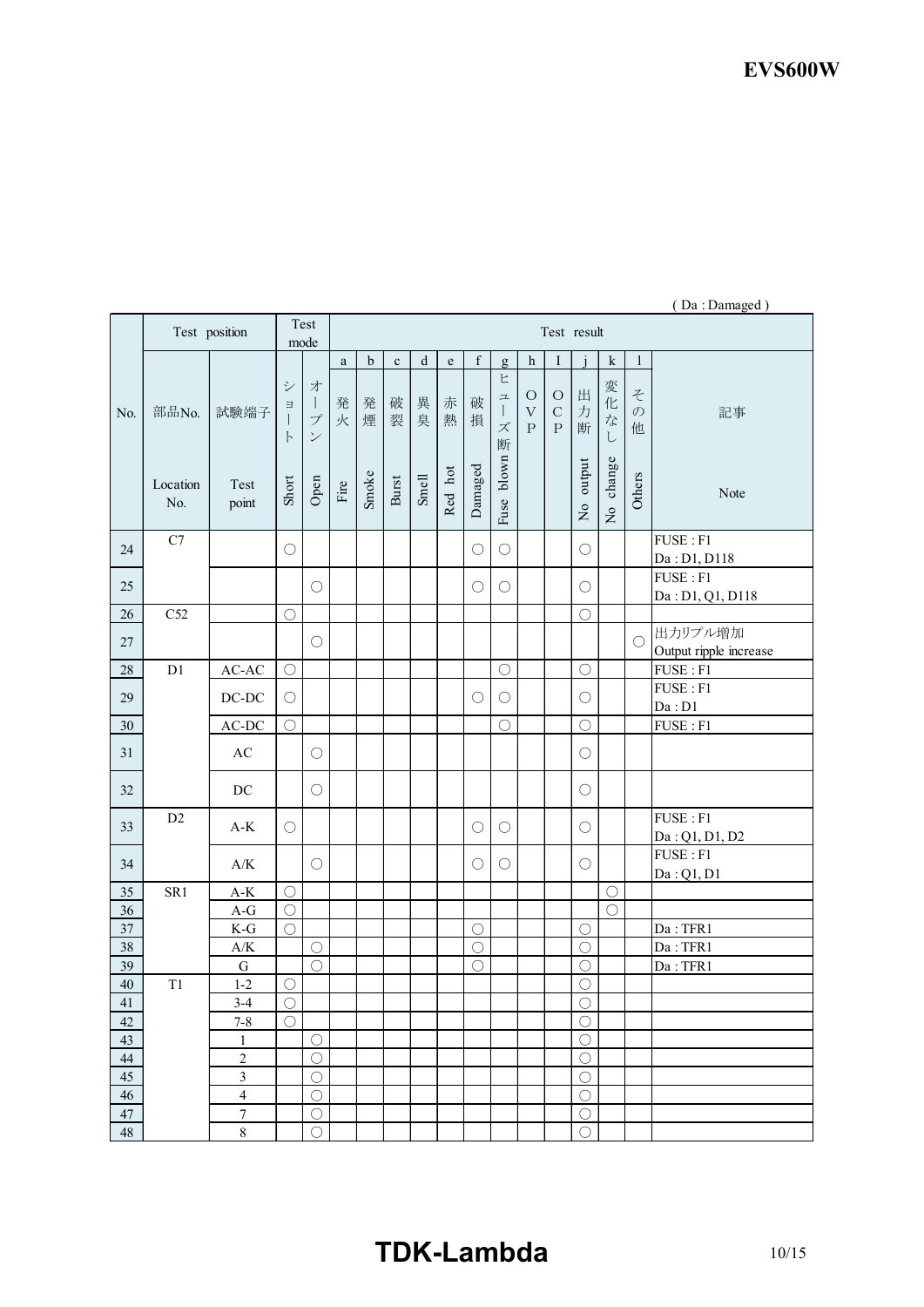|                 | Test position     |                     | Test<br>mode                                                      |                                                                         | Test result                     |                 |                 |                 |                   |                   |                                           |                                        |                                   |                          |                                         |                                   |                                                    |
|-----------------|-------------------|---------------------|-------------------------------------------------------------------|-------------------------------------------------------------------------|---------------------------------|-----------------|-----------------|-----------------|-------------------|-------------------|-------------------------------------------|----------------------------------------|-----------------------------------|--------------------------|-----------------------------------------|-----------------------------------|----------------------------------------------------|
| No.             |                   |                     |                                                                   |                                                                         | $\rm{a}$                        | b               | $\mathbf c$     | $\mathbf d$     | $\mathbf e$       | $\mathbf f$       | $\mathbf{g}$                              | h                                      | I                                 |                          | ${\bf k}$                               | $\mathbf{1}$                      |                                                    |
|                 | 部品No.<br>Location | 試験端子<br>Test        | $\ddot{\checkmark}$<br>$\Xi$<br>$\mathbf{I}$<br>$\vdash$<br>Short | 才<br>$\begin{array}{c} \hline \end{array}$<br>プ<br>$\checkmark$<br>Open | 発<br>火<br>$\operatorname{Fire}$ | 発<br>煙<br>Smoke | 破<br>裂<br>Burst | 異<br>臭<br>Smell | 赤<br>熱<br>Red hot | 破<br>損<br>Damaged | Ł<br>ュ<br>$\mathbf{I}$<br>ズ<br>断<br>blown | $\circ$<br>$\bar{V}$<br>$\overline{P}$ | $\circ$<br>$\mathbf C$<br>$\rm P$ | 出<br>力<br>断<br>output    | 変<br>化<br>$\vec{z}$<br>$\cup$<br>change | そ<br>$\mathcal{O}$<br>他<br>Others | 記事<br>Note                                         |
|                 | No.               | point               |                                                                   |                                                                         |                                 |                 |                 |                 |                   |                   | Fuse                                      |                                        |                                   | $\frac{1}{2}$            | $\overline{R}$                          |                                   |                                                    |
| 49              | T <sub>2</sub>    | $1 - 2$             | $\bigcirc$                                                        |                                                                         |                                 |                 |                 |                 |                   | $\bigcirc$        | $\bigcirc$                                |                                        |                                   | $\bigcirc$               |                                         |                                   | FUSE: F2<br>Da: Q3, D108                           |
| 50              |                   | $4-6$               | $\bigcirc$                                                        |                                                                         |                                 |                 |                 |                 |                   | $\bigcirc$        | $\bigcirc$                                |                                        |                                   | $\bigcirc$               |                                         |                                   | FUSE: F2<br>Da: Q3, D108                           |
| 51              |                   | $9 - 10$            | $\bigcirc$                                                        |                                                                         |                                 |                 |                 |                 |                   | O                 | $\bigcirc$                                |                                        |                                   | O                        |                                         |                                   | $FUSE: \overline{F2}$<br>Da: Q3, D108              |
| 52              |                   | $\mathbf{1}$        |                                                                   | $\bigcirc$                                                              |                                 |                 |                 |                 |                   |                   |                                           |                                        |                                   | $\bigcirc$               |                                         |                                   |                                                    |
| $\overline{53}$ |                   | $\overline{2}$      |                                                                   | O                                                                       |                                 |                 |                 |                 |                   |                   |                                           |                                        |                                   | O                        |                                         |                                   |                                                    |
| 54<br>55        |                   | $\overline{4}$<br>6 |                                                                   | $\bigcirc$<br>$\bigcirc$                                                |                                 |                 |                 |                 |                   |                   |                                           |                                        |                                   | $\bigcirc$<br>$\bigcirc$ |                                         |                                   |                                                    |
| 56              |                   | 7,8,9               |                                                                   | О                                                                       |                                 |                 |                 |                 |                   |                   |                                           |                                        |                                   | О                        |                                         |                                   |                                                    |
| 57              |                   | 10,11,12            |                                                                   | $\bigcirc$                                                              |                                 |                 |                 |                 |                   |                   |                                           |                                        |                                   | O                        |                                         |                                   |                                                    |
| 58              | L51               | $4-9$               | $\bigcirc$                                                        |                                                                         |                                 |                 |                 |                 |                   |                   |                                           |                                        |                                   |                          |                                         | $\bigcirc$                        | 出力電圧低下<br>Output voltage drop<br>ファン停止<br>Fan stop |
| 59              |                   | $13 - 16$           | $\bigcirc$                                                        |                                                                         |                                 |                 |                 |                 |                   |                   |                                           |                                        |                                   | $\bigcirc$               |                                         | $\bigcirc$                        | ファン停止後出力断<br>No output after fan stop              |
| 60              |                   | 3,4                 |                                                                   | О                                                                       |                                 |                 |                 |                 |                   |                   |                                           |                                        |                                   | $\bigcirc$               |                                         |                                   |                                                    |
| 61              |                   | 9,10                |                                                                   | $\bigcirc$                                                              |                                 |                 |                 |                 |                   |                   |                                           |                                        |                                   | $\bigcirc$               |                                         |                                   |                                                    |
| 62              |                   | 13                  |                                                                   | $\bigcirc$                                                              |                                 |                 |                 |                 |                   |                   |                                           |                                        |                                   | $\bigcirc$               |                                         | O                                 | ファン停止後出力断<br>No output after fan stop              |
| 63              |                   | 16                  |                                                                   | $\bigcirc$                                                              |                                 |                 |                 |                 |                   |                   |                                           |                                        |                                   | $\bigcirc$               |                                         | $\bigcirc$                        | ファン停止後出力断<br>No output after fan stop              |

# ( Da : Damaged )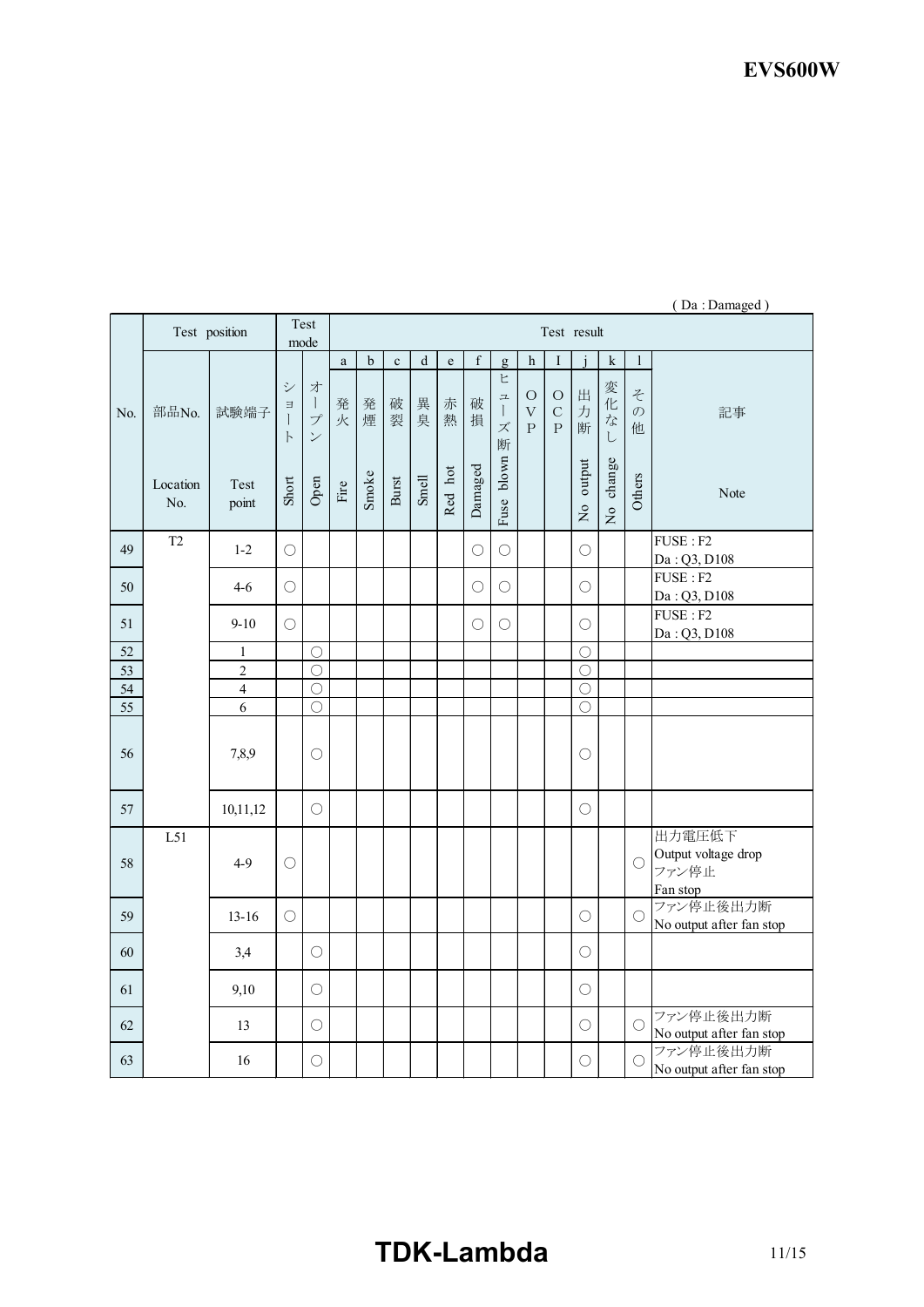# **6. Vibration Test**

#### **MODEL : EVS57-10R6**

# **(1) Vibration Test Class** 掃引振動数耐久試験 Frequency variable endurance test

**(2) Equipment Used**

| EMIC(株) 製<br>EMIC CORP.<br>(3) 試験条件 Test Conditions |                                             | F-16000BDH/LA16AW |                           |  |  |  |  |
|-----------------------------------------------------|---------------------------------------------|-------------------|---------------------------|--|--|--|--|
| · 周波数範囲                                             | : $10 \sim 55 \text{Hz}$                    | ・振動方向             | :X, Y, Z                  |  |  |  |  |
| Sweep frequency                                     |                                             | Direction         |                           |  |  |  |  |
| · 掃引時間                                              | :1.0分間                                      | ・試験時間             | : 各方向共 1時間<br>1 hour each |  |  |  |  |
| Sweep time<br>・加速度                                  | $1.0$ min<br>: 一定 19.6m/s <sup>2</sup> (2G) | Sweep count       |                           |  |  |  |  |

## **(4) Test Method**

Acceleration Constant



## **(5) Acceptable Conditions**

1.破損しない事

Not to be broken.

- 2.試験後の出力に異常がない事 No abnormal output after test.
- **(6) Test Results**

合格 OK

# **TDK-Lambda** 12/15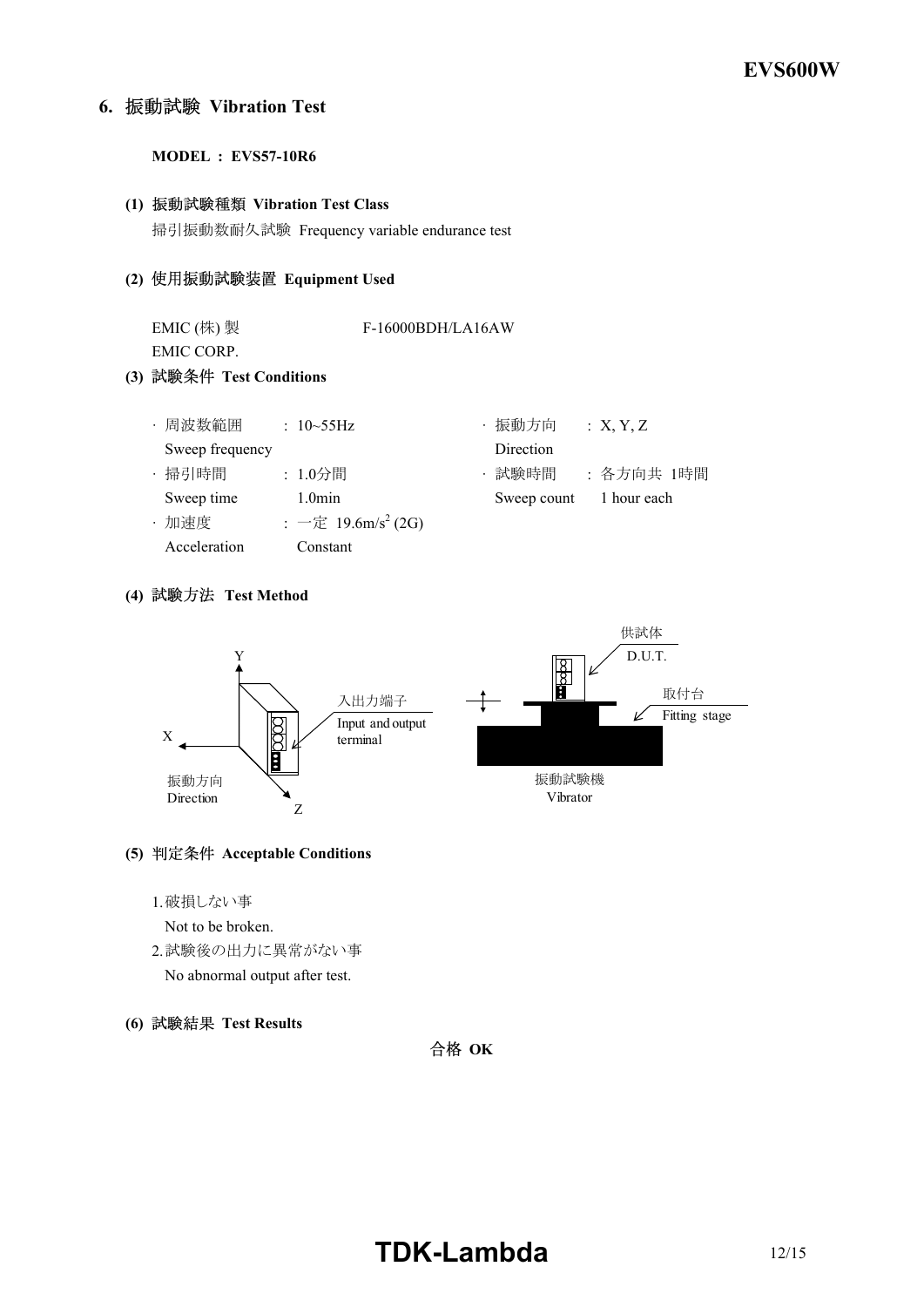# **7. ノイズシミュレート試験 Noise Simulate Test**

## **MODEL : EVS57-10R6**

## **(1) Test Circuit and Equipment**



## **(2) Test Conditions**

| ・入力電圧               | $: 100, 230$ VAC               | ・ノイズ雷圧         | $\therefore$ 0~2kV |
|---------------------|--------------------------------|----------------|--------------------|
| Input voltage       |                                | Noise level    |                    |
| · 出力電圧              | : 定格                           | ・位相            | : $0 \sim 360$ deg |
| Output voltage      | Rated                          | Phase          |                    |
| · 出力電流              | $: 0$ , Full load              | ·極性            | $: +,-$            |
| Output current      |                                | Polarity       |                    |
| ・周囲温度               | $\therefore$ 25 <sup>o</sup> C | ・印加モード         | : コモン、ノーマル         |
| Ambient temperature |                                | Mode           | Common, Normal     |
| ・パルス幅               | : $50 \sim 1000$ ns            | ・トリガ選択         | $\therefore$ Line  |
| Pulse width         |                                | Trigger select |                    |

## **(3) Acceptable Conditions**

1.試験中、5%を超える出力電圧の変動のない事

The regulation of output voltage must not exceed 5% of initial value during test.

- 2.試験後の出力電圧は初期値から変動していない事 The output voltage must be within the regulation of specification after the test.
- 3.発煙・発火のない事 Smoke and fire are not allowed.
- **(4) Test Results**

# 合格 OK

# **TDK-Lambda** 13/15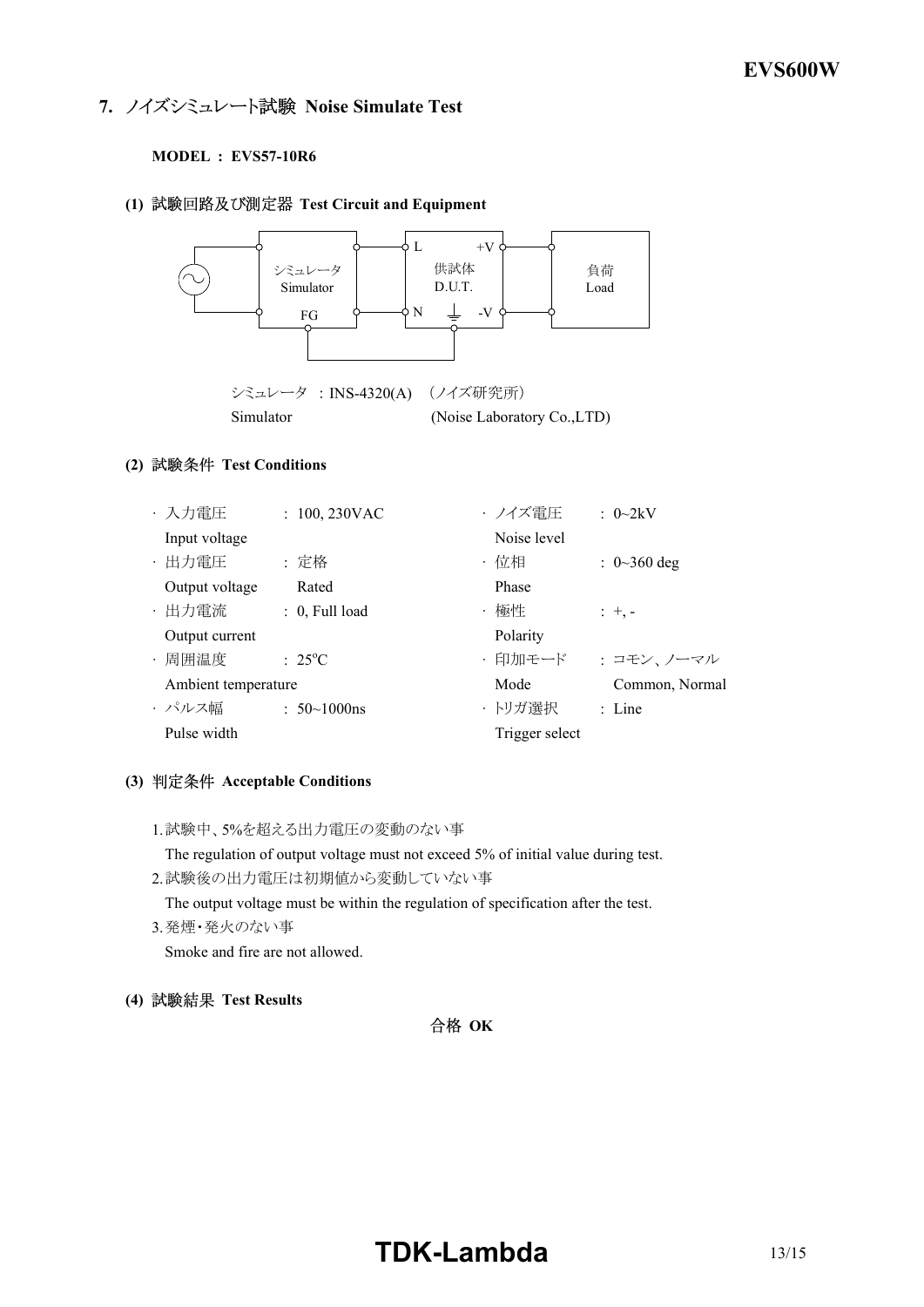## **8. Thermal Shock Test**

#### **MODEL : EVS57-10R6**

#### **(1) Equipment Used (Thermal Shock Chamber)**

ESPEC(株) 製 TSA-71H-W ESPEC CORP.

## **(2) Test Conditions**

![](_page_13_Figure_6.jpeg)

#### **(3) Test Method**

初期測定の後、供試品を試験槽に入れ、上記サイクルで試験を行う。100サイクル後に、供試品を常温常 湿下に1時間放置し、出力に異常がない事を確認する。

Before testing, check if there is no abnormal output, then put the D.U.T. in testing chamber, and test it according to the above cycle. 100 cycles later, leave it for 1 hour at the room temperature , then check if there is no abnormal output.

#### **(4) Acceptable Conditions**

試験後の出力に異常がない事 No abnormal output after test.

## **(5) Test Results**

合格 OK

# **TDKLambda** 14/15